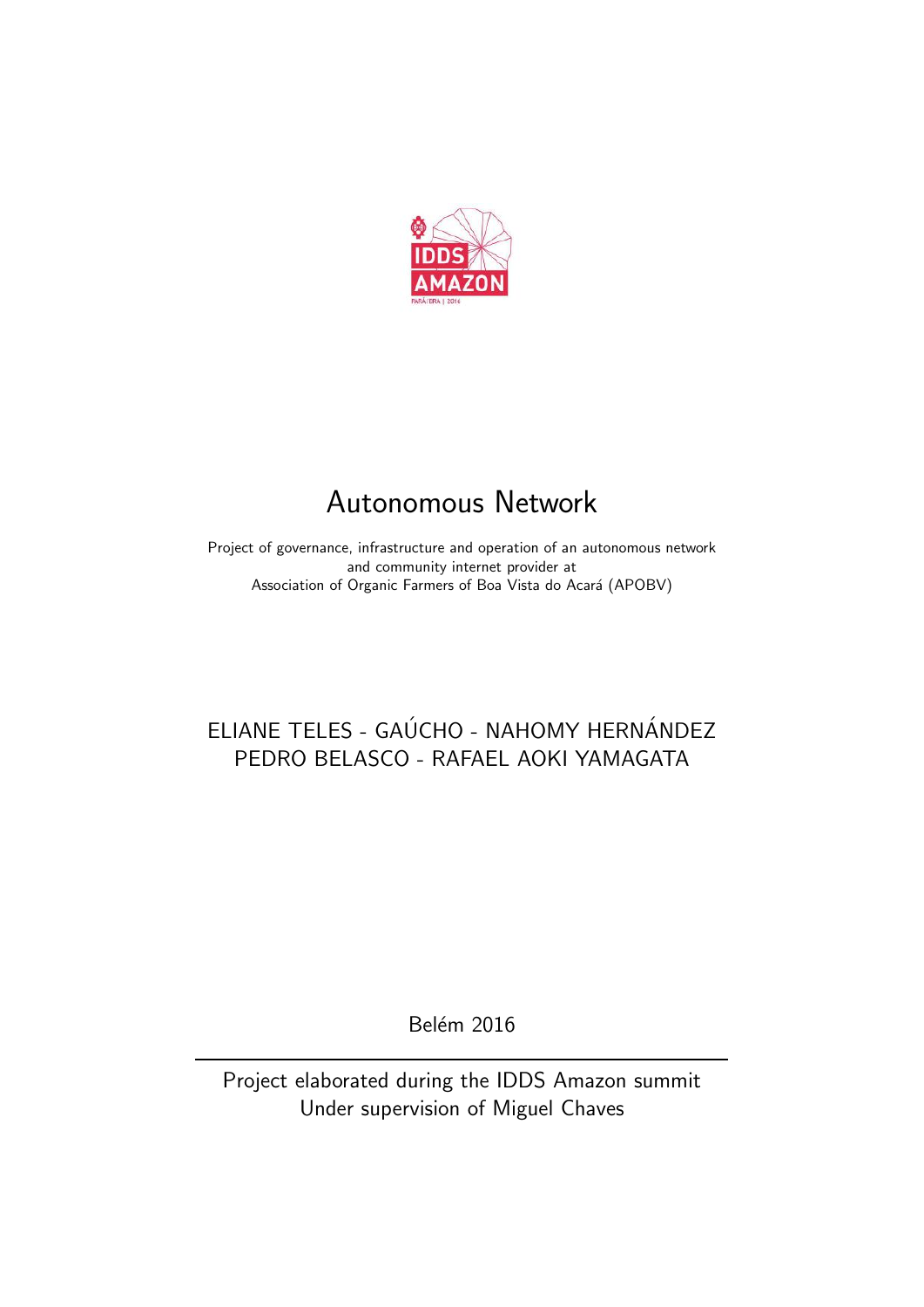## 1 Context

#### 1.1 Background and context description

Boa Vista do Acará is a small rural community near the state capital city of Belém, about forty minutes riding a boat from a small local harbor called Porto da Palha. There is also a road access from the village to Belém, which takes approximately 1h30m.

Boa Vista has an estimate of two hundred families that uses the land and the gathering of forest resources as the main source of their income. The small village around the harbor is part of the public administration territory, and serves as a local center to provide school, basic health care and a police station base, with an effective of about ten policemen, equipped with one heavy duty car and provides those basic services to neighboring villages.

There is a high voltage power line to provide electric power to the capital city that was built in the late 1980s. The popular way to refer to this line is linhão, and its surroundings are portions of land managed by the state energy company CELPA. The energy flows from the hydroelectric power plant of Tucuruí in the neighbor state of Maranhão, and extends for hundreds of kilometers through the middle of the amazon forest.

This way of conceiving the infrastructure, based in large projects is a legacy of the development model adopted countrywide, and really draws the attention of whoever witness the huge proportions of those wonders of human achievements.

Our host is APOBV (Association of Organic Farmers of Boa Vista do Acará), an association founded in 2003 by about thirty families, mainly farmers developing projects of mixed agriculture and extraction of forest goods, based on sustainable management of those resources.

This agricultural project is an ongoing effort of strengthening the collective instances of governance and creating a self-managed autonomous infrastructure, initially proposed by a company that buy them some key local products, and profit of its way of managing. They have some long term agreements on this private sector partnership, that is a great deal on matters of associative culture, and makes the local association an excellent carrier of the project we propose in this document, developed during the International Development Design Summit IDDS Amazon 2016. [refer to inter-sector partnership HBS paper, 2005]

Boa Vista is one of the communities that integrates the lower Acará region, and they are organically tied to the Acará municipality, despite the geographical proximity with the capital city Belém, which is their reference for marketing and dealing of goods and services.

The association has plans of expanding the activities to create other business arrangements, such as a cooperative to deal with different farming products of the families in the surrounding area, and looking for ways to generate more income and to further develop the community.

In our preliminary talks with community members, we identified an opportunity to address the question of Internet services. Nowadays, the available service is provided by a company with their infrastructure established in Belém, and providing 2nd and 3rd generation of data exchange technology, and their services are billed in terms of traffic amount.

There is not enough coverage area to provide a good quality of service in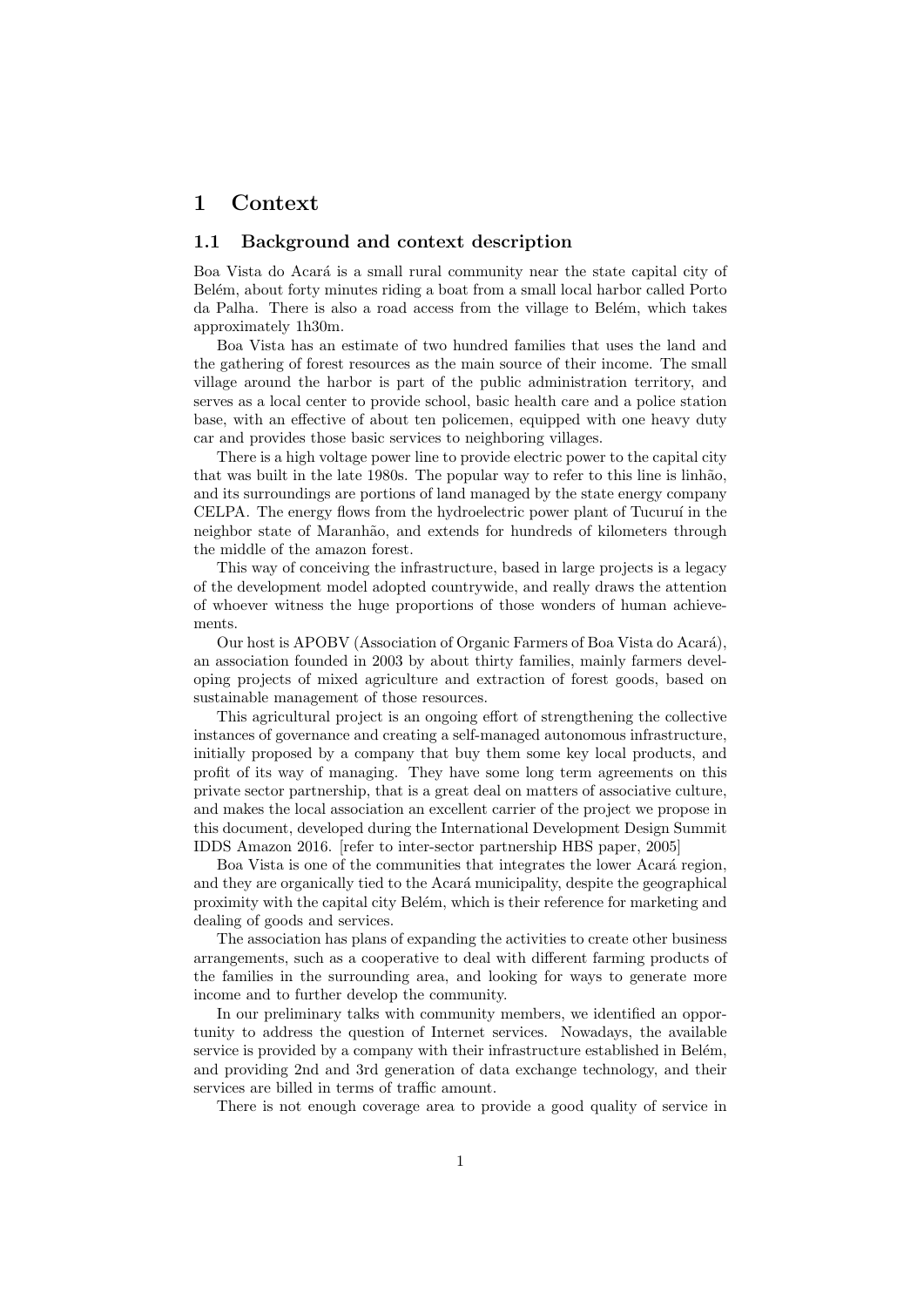terms of speed and there is virtually no chance of getting an affordable contract based on bandwidth to institutional use inside the community.

Our project started with a cooperation agreement established between the Laboratory for Embedded Systems of the Federal University of Pará (LASSE) which provided a point-to-point link, connecting the university campus to a sixty meters tower near the harbor. With support of equipments and personnel from the Instituto Tecnológico de Aeronáutica (ITA) to bootstrap the network. having access to Internet as an attractive to the network expansion.

Our proposition is to establish a local network, managed by the association and allowing them to operate as an autonomous Internet provider. This means that they would act as a proxy, with autonomy to deal with other providers, managing the contracts between the association and community members, with freedom to establish their own rules and expand their network and to find local solutions to address technical and administrative solutions.

The main goal is to develop a governance model to create the conditions to have a consistent income coming from the community, in terms of financial resources, labour or goods exchange.

Some technical problems in terms of wired and wireless connectivity arose during the analysis, because of the sometimes extreme conditions imposed by the landscape, such as constant thunderstorms, and unstable trees falling often, as part of forest self regeneration process.

## 1.2 Project Goal

The main goals of this project are the following:

- To provide good quality Internet service for the community in terms of adequate contracts and respecting local practices.
- To introduce innovative models of project design to explore creative ways of problem solving approaches.
- Capacity building on the first generation of management team.
- To create management structures of network governance based in local practices and principles for problem solving.
- To generate income for the association, increasing the general interest on local matters on the youngsters of the locality.

To increase the access to educational and knowledge sources for the community.

## 2 Design process

## 2.1 Project frame

For two weeks, our team worked closely with two members of the community (Ga´uucho and Eliane) that were interested in being part of the first generation of the project carriers and managers.

For the first week, the team focused on gathering information from the existing communication resources and technologies. During this phase, it became evident that there was great need and desire from the Boa Vista community to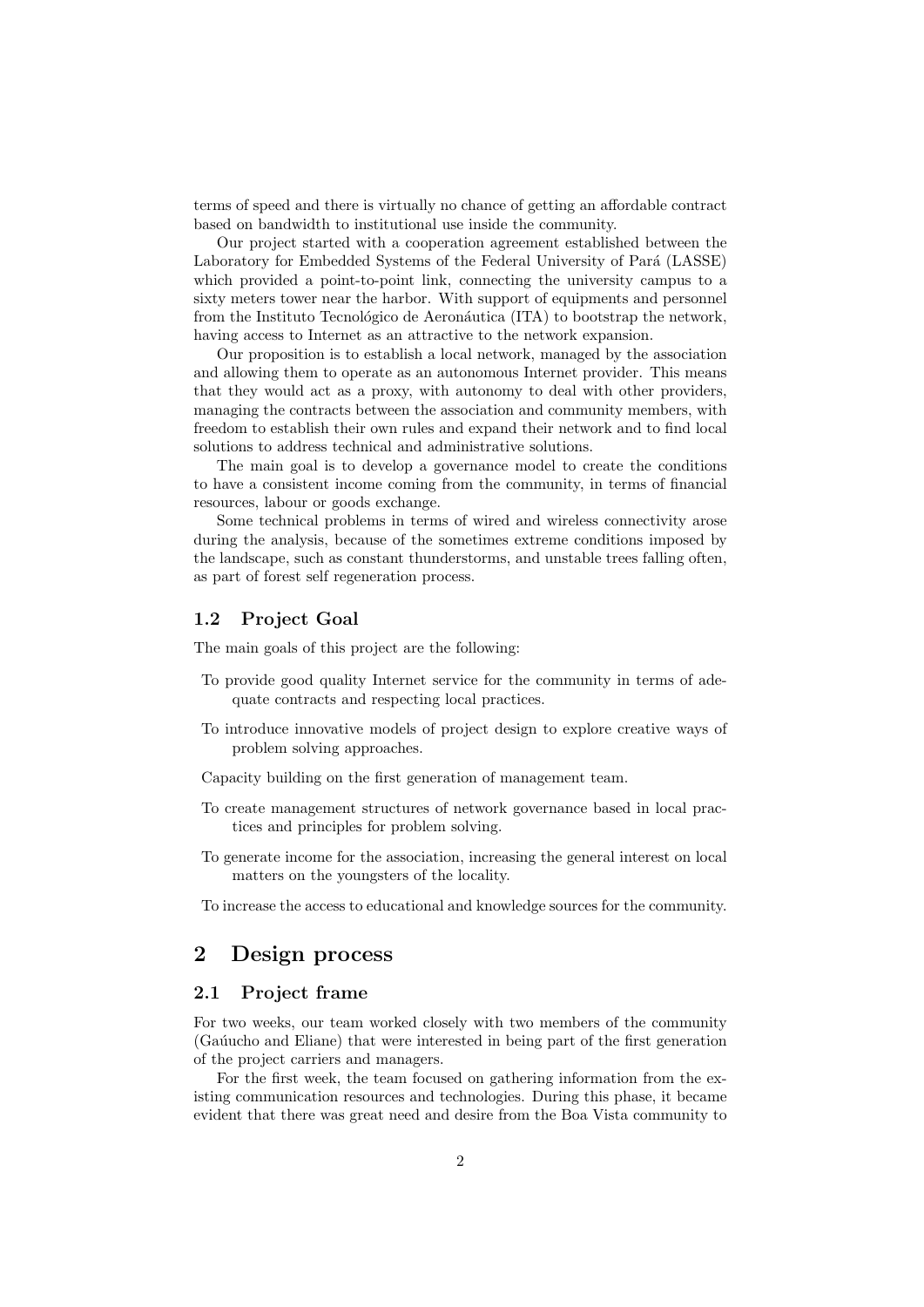have access to a more effective Internet service, not only in terms of price of acquisition, but mainly in terms of quality.

The main desire of use that was expressed from the majority of the interviewed community members was as educational and research tool for the younger generations. In fact, social interaction and communication were the mostly observed use of the resources.

In addition, there is an relevant concern that came up during this research phase, and it is the potentially negative impact that readily available Internet service can have in the cultural dynamics of the community and the fear that it could motivate a culture of individuality and segregation.

Having all these aspects in mind, the project was defined in order to meet the needs of the community regarding Internet service and also as a way to strengthen the dynamics that already take place, such as the culture of sharing and taking care of each other and of the environment they live in. Their current housing arrangements are geographically observable in local family clusters that grow around the community with the concession of land to build their houses, as soon as the families are growing by marriages and new born children arriving.

The community has a stable and low birth-rate in the associated families, the number of children per house rarely exceeds two children. One of the main concerns is generating and maintaining interest from the new generations to remain in the community and to keep dynamics and their traditional ways of managing the resources. No further observations were made outside the association, but it seems to be a general tendency on the entire Boa Vista community.

For the governance structure design that will be in charge of managing the Internet network, we propose a distribution system that is organized in small units of several houses that are geographically close to each other. We call these units clusters. The local term to designate those family groupings is alamedas. Each of those clusters will organize autonomously, defining its own local manager (person in charge of handling the relation with the provider, APOBV) and its own set of local rules regarding the ultimate instance of provision of the service.

In its initial phase of the project, developed during the two weeks of the summit, we developed three aspects that together make the prototype:

1. The tower In order to receive the Internet signal, we propose a tower that is built with local materials that are readily available in the community and that they could replicate as needed.

2. The cluster Consists of the first group of houses that will receive service from the association.

3. Modeling of the network management plan, regarding technical and management concerns, and the creation of a business road-map on how to deliver to the collective instances of decision, the discretionary over the contracts that will be placed by association.

## 2.2 Value Proposition

In the model of autonomy that we propose, the association is the main Internet provider for the community. This places it in a situation that could potentially lead to an unbalanced state of authority. Therefore, we propose a decentralized authority of management of the use scenarios to avoid interference by the APOBV in terms of moral impositions on the lifestyle and moral questions regarding the use of the resources. Nonetheless, granting the association some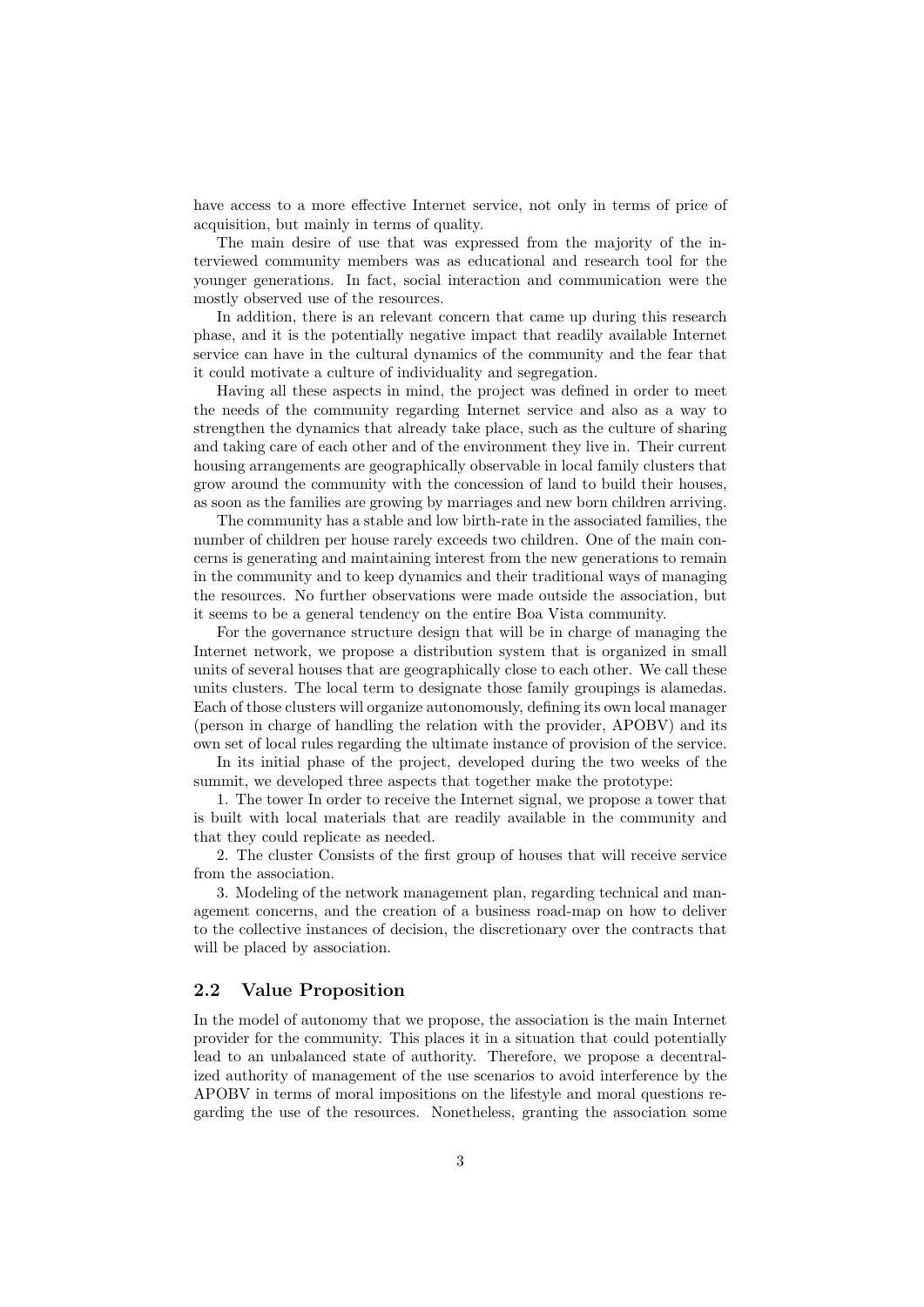authority on the management to control for abuses that can violate the terms imposed by the link provider, which is UFPA in this case.

By modeling the distribution system considering autonomous clusters, the authority is not concentrated in a single group, but distributed to a lower organizational level composed of several clusters that keep each other accountable.

## 2.3 Summary of design process

The governance model prototype

For the governance model, we established as a goal a preliminary discussion of the following aspects, which are left to further elaboration and development by the members themselves:

0. Create structure and organogram for distribution network 1. Define and map the local clusters based on interest of receiving the service 2. Identify an entitle local cluster managers to deal with charges and responsibilities 3. Determine the best approach to physical network distribution, best practices, equipment and structure planning. 4. Define among the associations collective decision instances the best way of charging for the service, different use case scenarios and charging methods. 5. Build the necessary infrastructure, making use of local materials and manpower when possible. 6. Operate and manage the network. 7. Manage contract adhesion and keep track of the providers requisites. Consider legal aspects of the contract. 8. Form and give capacity to a local team with necessary knowledge about the network management. 9. Define resources limits and contract rules (Volume or bandwidth model of charge) depending on the use case 10. Establish penalties in case of discordance with the contract terms by the service consumers.

In terms of physical structure concerns, we elaborated a prototype to address the question of elevating the antenna equipment as high as 20m to be possible to establish point-to-point connections inside the community, which is in the middle of a forest area. Those low cost antenna could be a good solution to dramatically decrease the initial cost of infrastructure.

To this subject, we decided to build a prototype with an abundant and underestimated material in the region, that is bamboo.

From the initial drawings and initial planning phase, it took us 6 days, between scale models until the final prototype in proper 20m scale.

It involved effort in creating the structures and gathering peoples engagement, but in terms of the design itself, it is easy enough to replicate only by observation once enough human power is gathered.

#### 2.4 Analysis and experimentation

During our investigation period, we developed a GPS map of the community, locating different points where a cluster would need to be established in order to get a quality signal to the surrounding houses. The map is showed in the picture section below.

It was determined that several antennas are needed in order to achieve the network distribution goals for the entire community. Therefore, it was left to the association discretion in discussions with the individual clusters, to decide what the process would be to develop this part of the network. The two options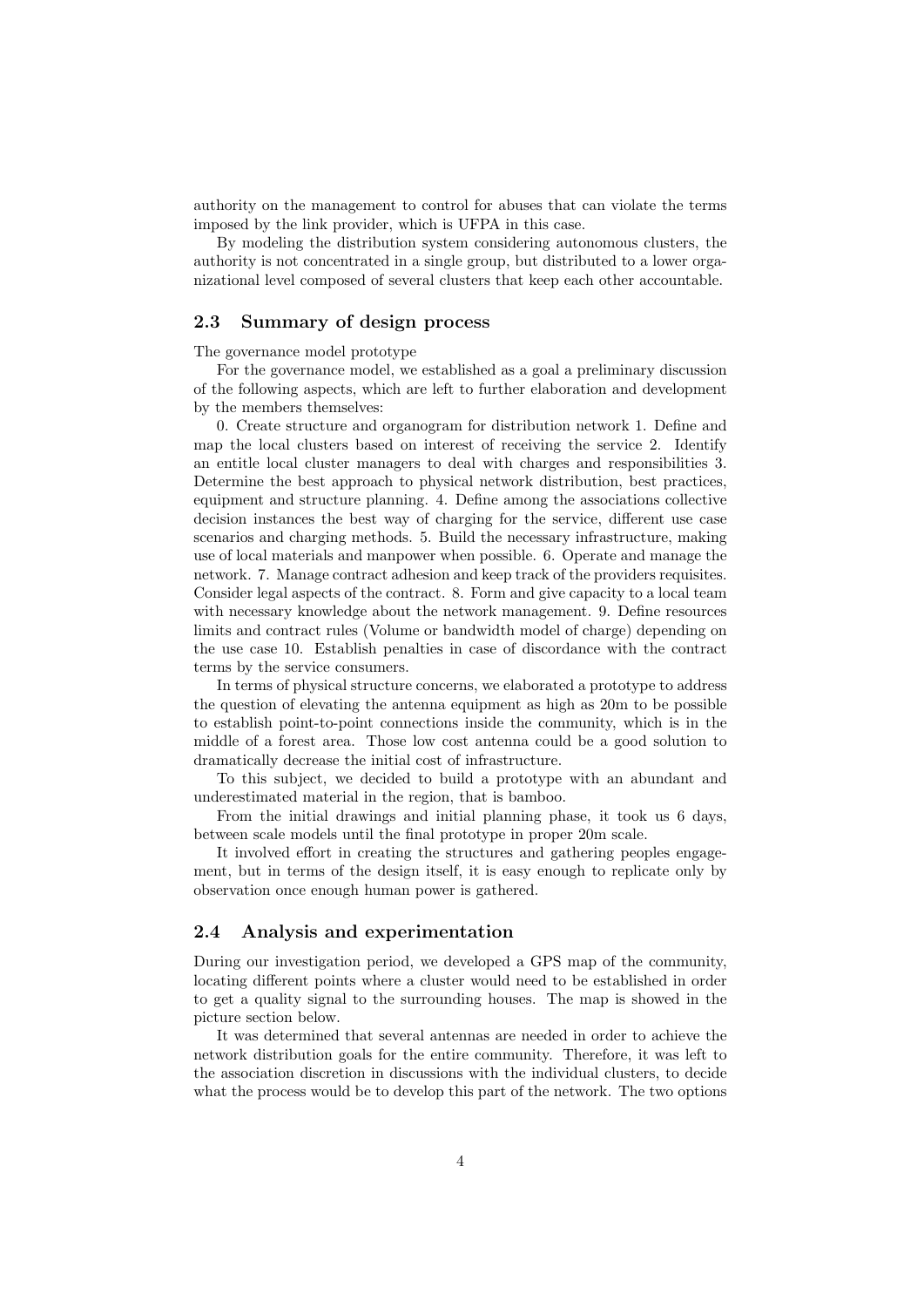are that each cluster builds its own antenna or that the association builds the antenna for them and charges for that service accordingly.

The experimentation process was done mainly regarding the bamboo tower. There were several small scale prototypes that were developed during the initial phase (see picture section), but once the real scale prototype was started, it was decided to go along until the end and test it out by putting the real antenna for weight purposes. The reason for this was the difficulty to deal with the heavy material and iterate several times.

## 3 Technology and final prototype

#### 3.1 Criteria

Considering that our prototype consists of several parts, the success criteria of our prototype is defined as follow:

- 1. Successfully build the Internet connection to the first cluster, which for matters of proximity, we defined as the cluster that includes Bebeto and Jose Maria's houses.
- 2. Build a bamboo tower that effectively holds the antenna to a height that achieves quality connection from the emitter antenna.

#### 3.2 How it works

After several modifications, the final prototype for the bamboo tower was determined to have a system of pulleys on top which serves to pull up and bring down the antenna for maintenance purposes. There are also three rope strings coming from the joint point of the tower and attached to wooden stakes on the ground, creating tension in the three directions and helping to maintain the vertical position of the main pole.

## 3.3 Performance

It was not possible, due to the short time-frame to test in field conditions the proposed tower solution. However, some interesting insights and challenges were observed during the process of dealing with some materials, such as the need of resilient structures to keep the hardware antennas and physical structure steady and safe around the territory.

The governance model was put in the first round of discussion between the involved community members, and the first generations of young managers.

## 3.4 Bill of materials

The following is the list of materials that were used to build the prototype for this project: 1. 240m or soft rope 2. Bamboo sticks from the forest (approximately 15 of them, with lengths ranging between 8 to 12m) 3. One 2.4GHz Household router (for the first cluster) 4. 100m Cat5 network cables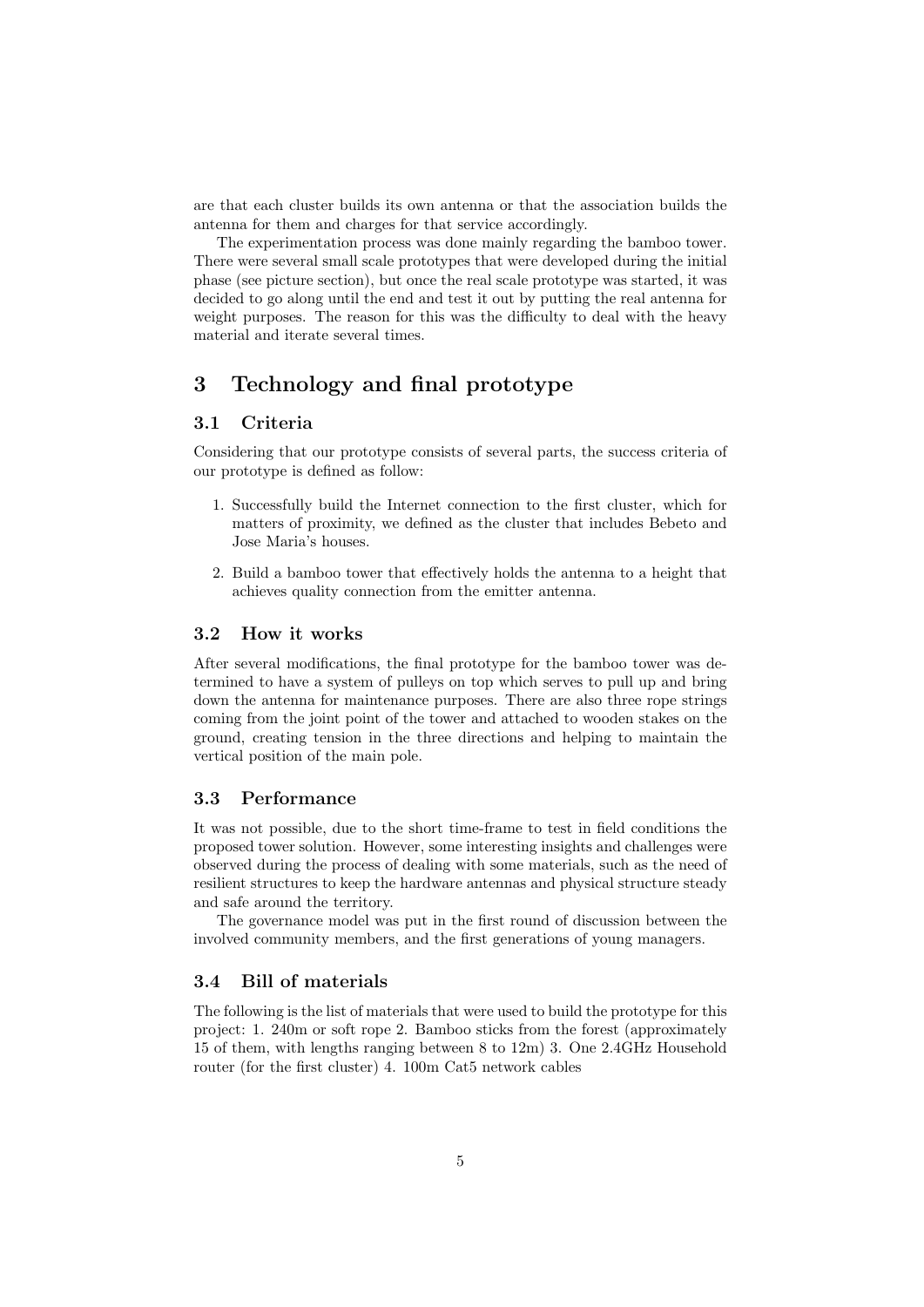## 4 Lessons Learned

## 4.1 How does the project fits in the context

In terms of explaining by practice the material challenges of managing infrastructure, and the management costs of establishing a network with a full business plan, governance guidelines and a two years time-frame window, we intended to concentrate in key aspects of management and infrastructure planning. Even with no functional tower, the directors of the association are aware of the challenges and opportunities of an Internet provider, managed by themselves, with further possibilities of enhancements and expansion, the capacity building challenges on creating a team to manage the contracts, and provide a good quality service, with proper maintenance and the value of this network for strengthening the community bonds, and keeping under their own set of rules the way this news technologies are absorbed by community members. We recommended a strict attachment of the collective instances to discuss the strategic decisions concerning contract boundaries, attributions and responsibilities distribution, as well the resources management, personnel and other delicate questions concerning the parts involved in the business operations that this enterprise demands. User feedback In the process of building the tower prototype, we received some interesting inputs from community members concerning the use of bamboo to structural construction, something that was not explored in the region. If well managed, the bamboo could be a good alternative material for a lot of uses, as furniture, practical application on harvesting pupunha fruits, which is a spiky tree very tricky to climb, and other ideas that came up during the bamboo working sessions.

Two young members of the community which took part in the project design process were committed to dedicate time and attention to this project and they are aware of the need to acquire specific knowledge, either technical and in terms of management.

The association by their representatives, the president, financial manager and a small group of most active members of the board demonstrated interest on keep this project going on.

In a alignment meeting between the Federal University, the managers of the network assured at least two years of providing this service, and also offered an experimental service of 2nd generations mobile phone technology, which is already installed near the community, with a 10W cell antenna, that provides voice over IP experience, free of charge inside the boundaries of community, the CelCom project from the laboratory of embedded systems (LASSE/UFPA).

The general response of the potential users of the service are receptive, and as soon as they get the idea of being able to set their own local rules, and negotiating with the near neighborhood about the access rules and increase of the quality, even pay a fee that are subject to the practical governance instances, on which they can have some sort of influence, were positive in all cases. Troubleshoots The two years term of the free leasing agreement of the Internet connectivity via UFPA to the RNP network will imply in some deadlines to have the operation of the network with enough structure until the end of the agreement.

All the initial infrastructure costs are still a subject to evaluation of practical use and application, regarding the weather conditions, terrain, interest on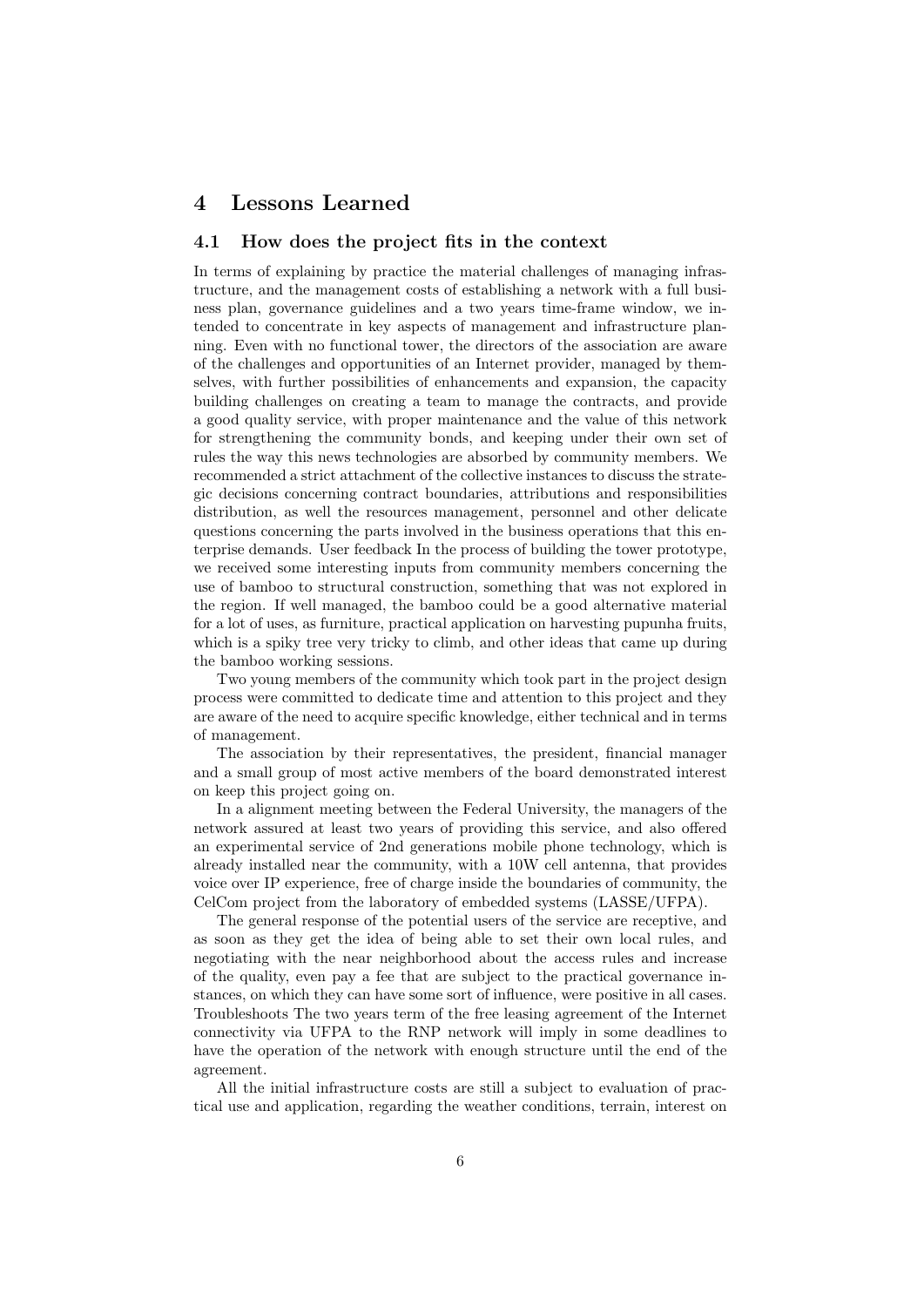adoption of the service, capacity to keep the steadiness of the signal and the discussion of the rules of the service, plans, methods of charging, surplus and strategies for network expansion.

Some local solution to decrease the costs of towers and methods to deliver cabling access to each cluster will be some aspect to further development and enhancement.

All the institutional support for the first stage of development of the initial infrastructure should be discussed with the association members, and some milestones should be set to keep track of the network expansion through the next years.

Any kind of previous communication with commercial operators should be encouraged, and ways of dialog with foundations and institutions with interest in support this kind of initiative must be actively encouraged.

An educational program is something to be addressed to form local people to provide some specialized support to the provider, as system admins, business managers, hardware and physical installations and also we need to anticipate some career progression program based in specialization, for in the future, generate knowledge and know-how on community provider services.

#### 4.2 User feedback

Several feedback was gathered during the brief time that we had after the tower was built. One common commentary was the fact that building tall and complex structures with bamboo was actually possible. It was noted that bamboo was perceived as a bad quality material for building purposes, and this was reflected in the almost null use of it around the community. After we built the prototype tower in front of the association, the community members were perplexed by its stiness and height. This sits a precedent for them, such that in the future they can start thinking of bamboo in creative ways to build structures in their houses and alamedas. In fact, some of them made the comment that they could see themselves building such tower in their house.

Another important piece of feedback was the fact that the systems of pulleys was not robust enough to easily pull the antenna up, because the rope was very thin for the wight. This made the process of pulling the antenna slow and tedious since danger of cutting the rope was perceived during the handleing of it.

## 5 Pictures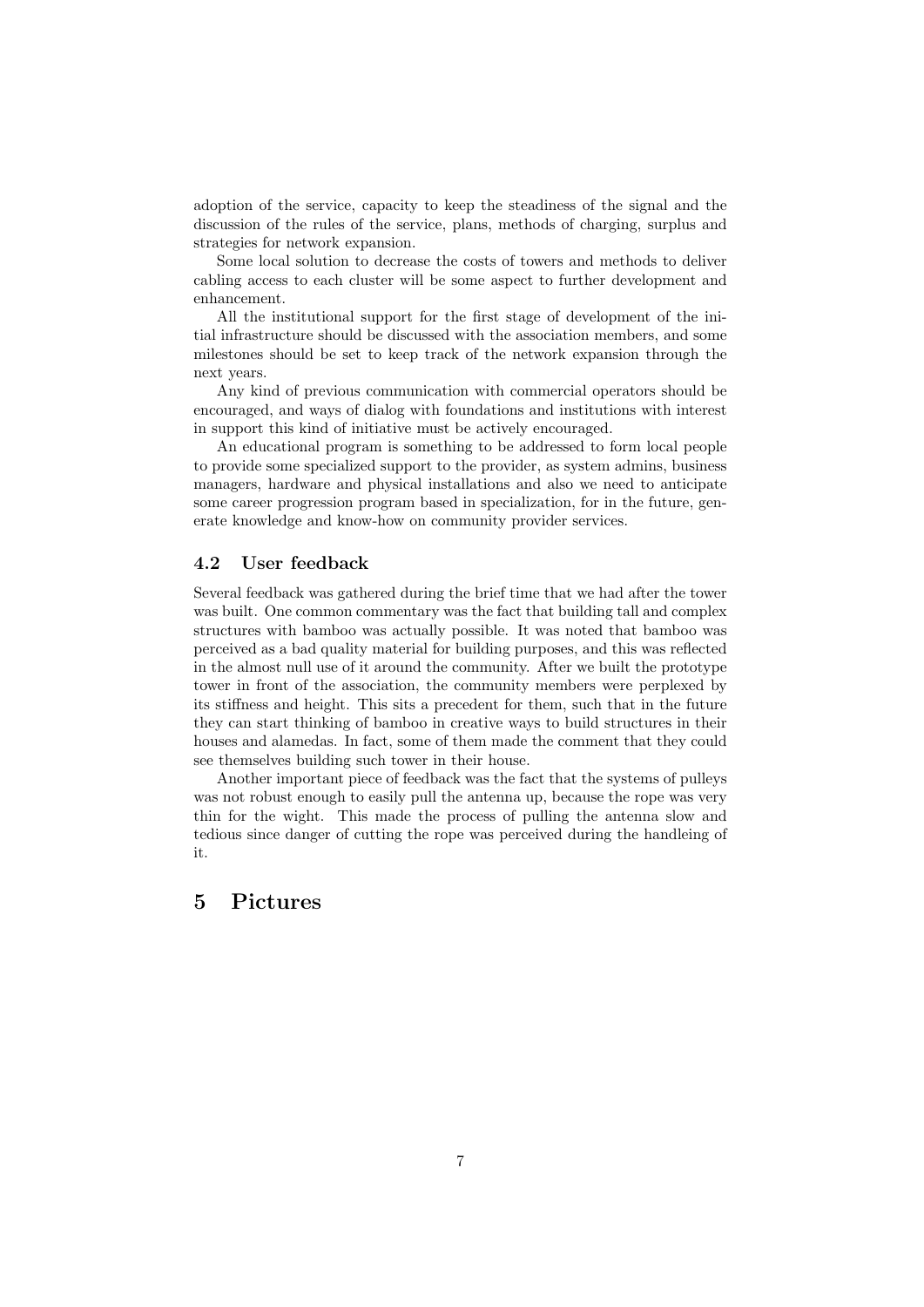

Figure 1: Stakeholder Map

 $\widehat{b}$ APOBV SCHOOL **WHO** Vields + Gains ASSOCIATION Fechnology<br>• People<br>• Process Propriety & Autonomy<br>Over the use and operation HOW Greating conditions<br>to establish an<br>infrastructure for<br>adoromous network Forms of Gpital **SISTE** Autonomy Efficiency<br>Sicency<br>Sicencythen Community

Figure 2: How the System work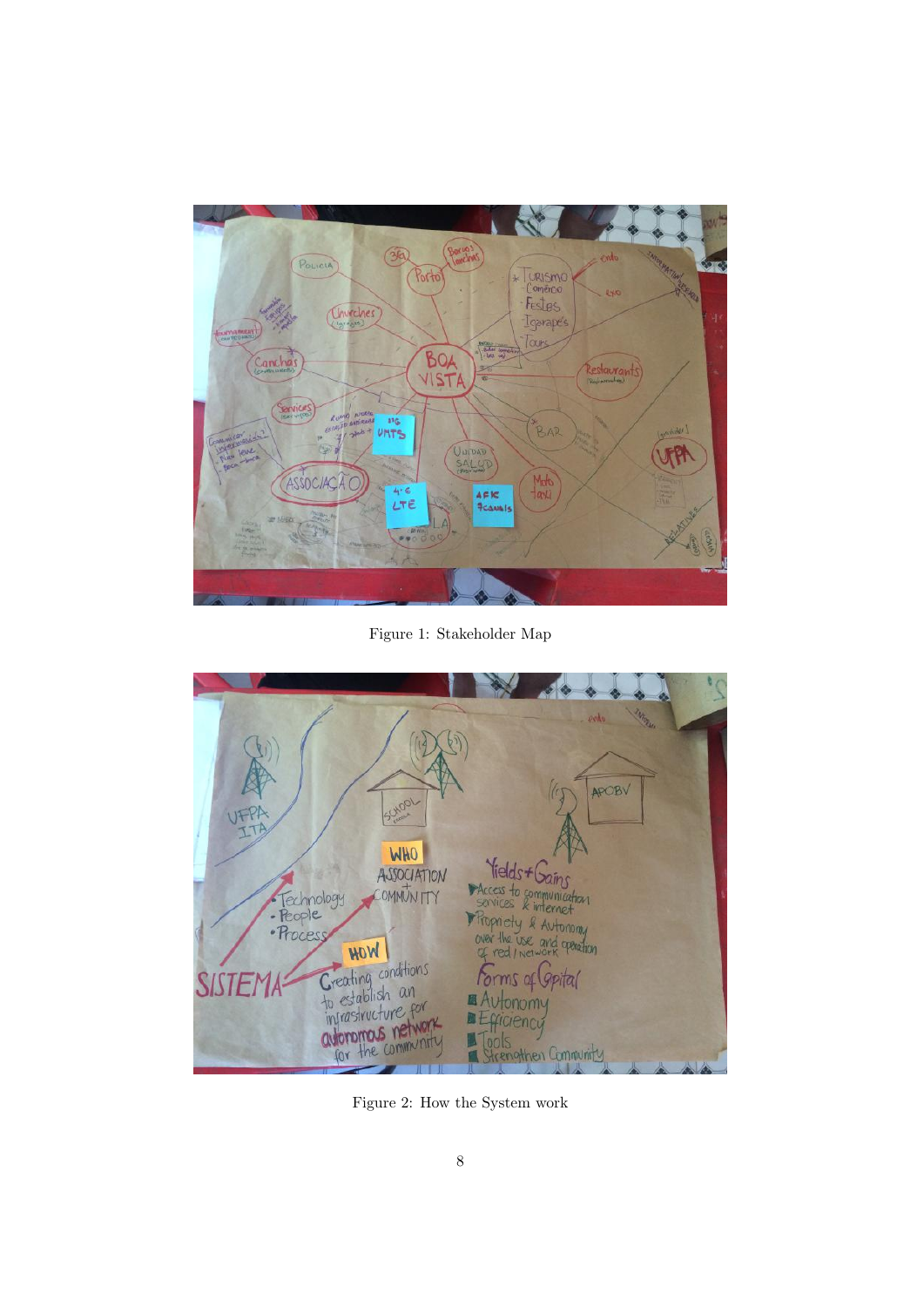

Figure 3: Essential needs



Figure 4: Schema of agreement between APOBV and clusters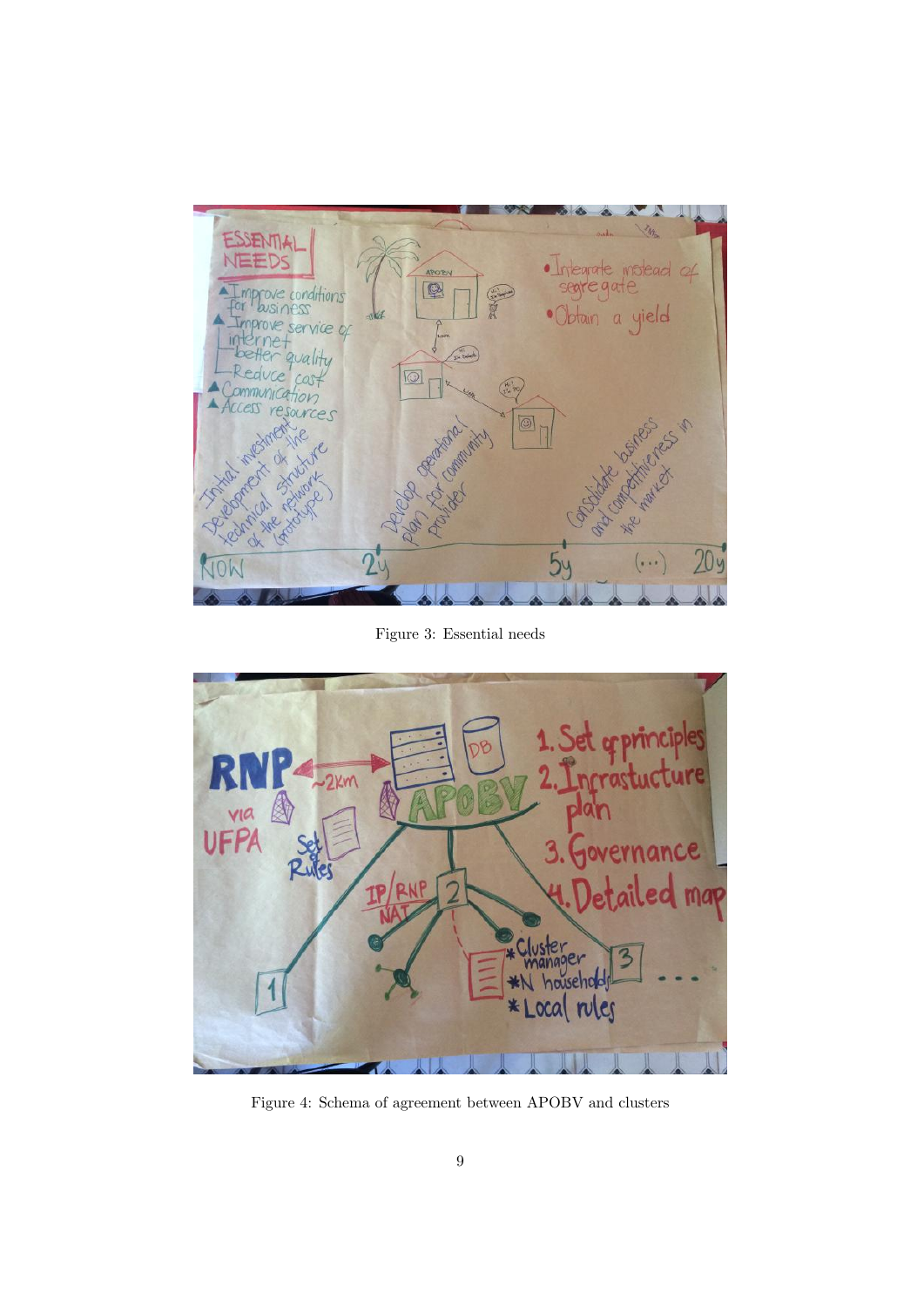

Figure 5: Distribution of the clusters in Boa Vista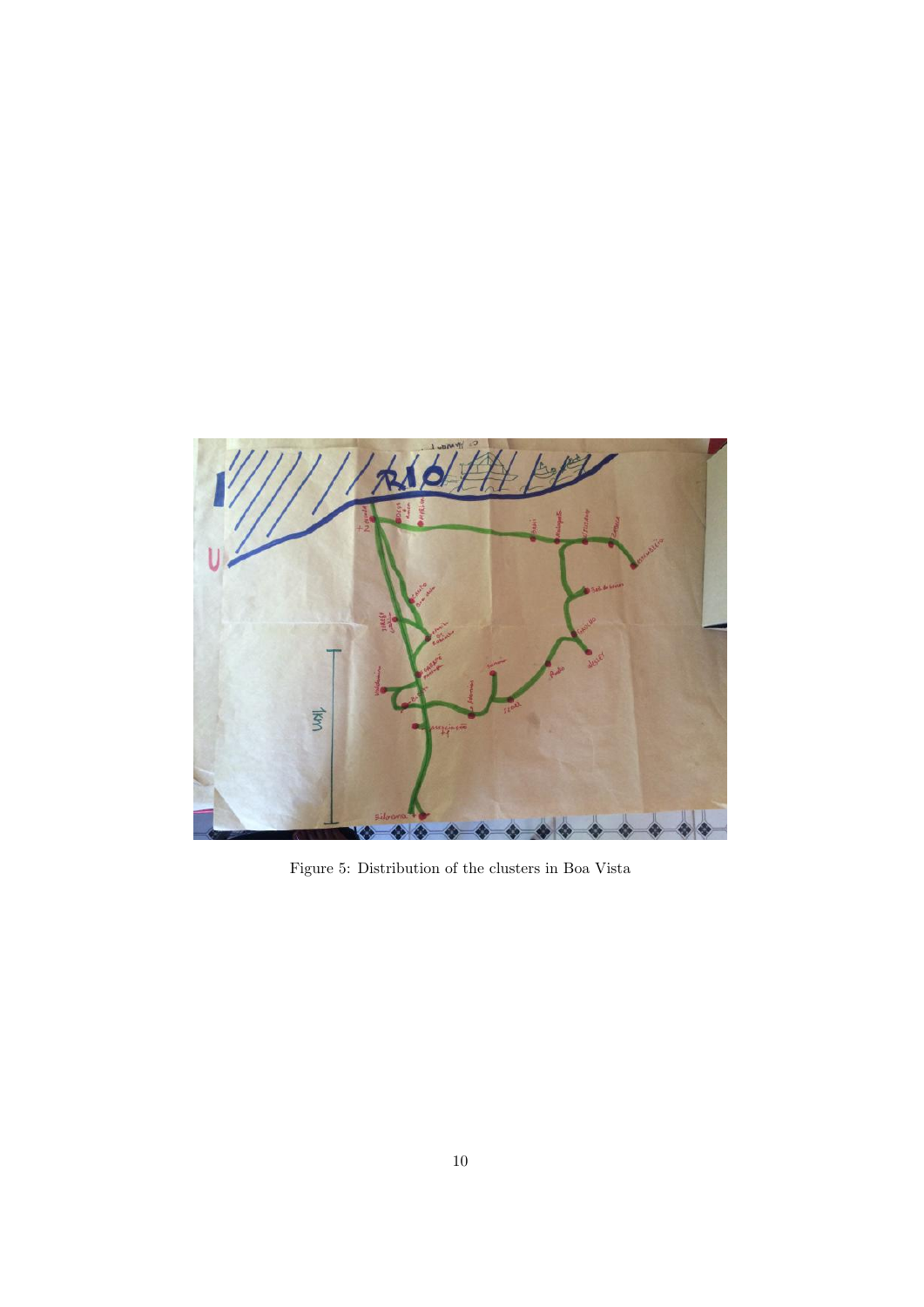

Figure 6: Bill of materials 1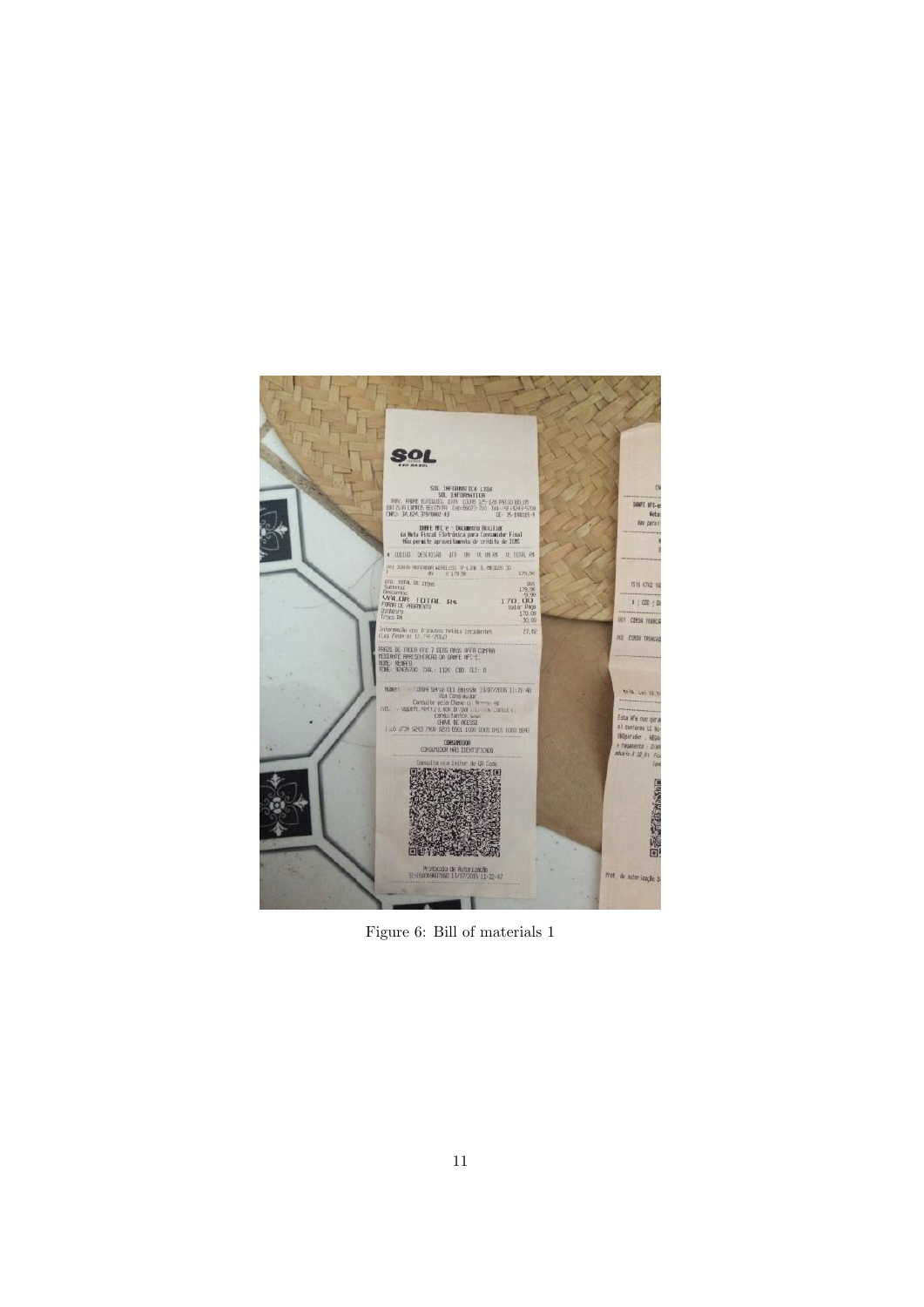

Figure 7: Bill of materials 2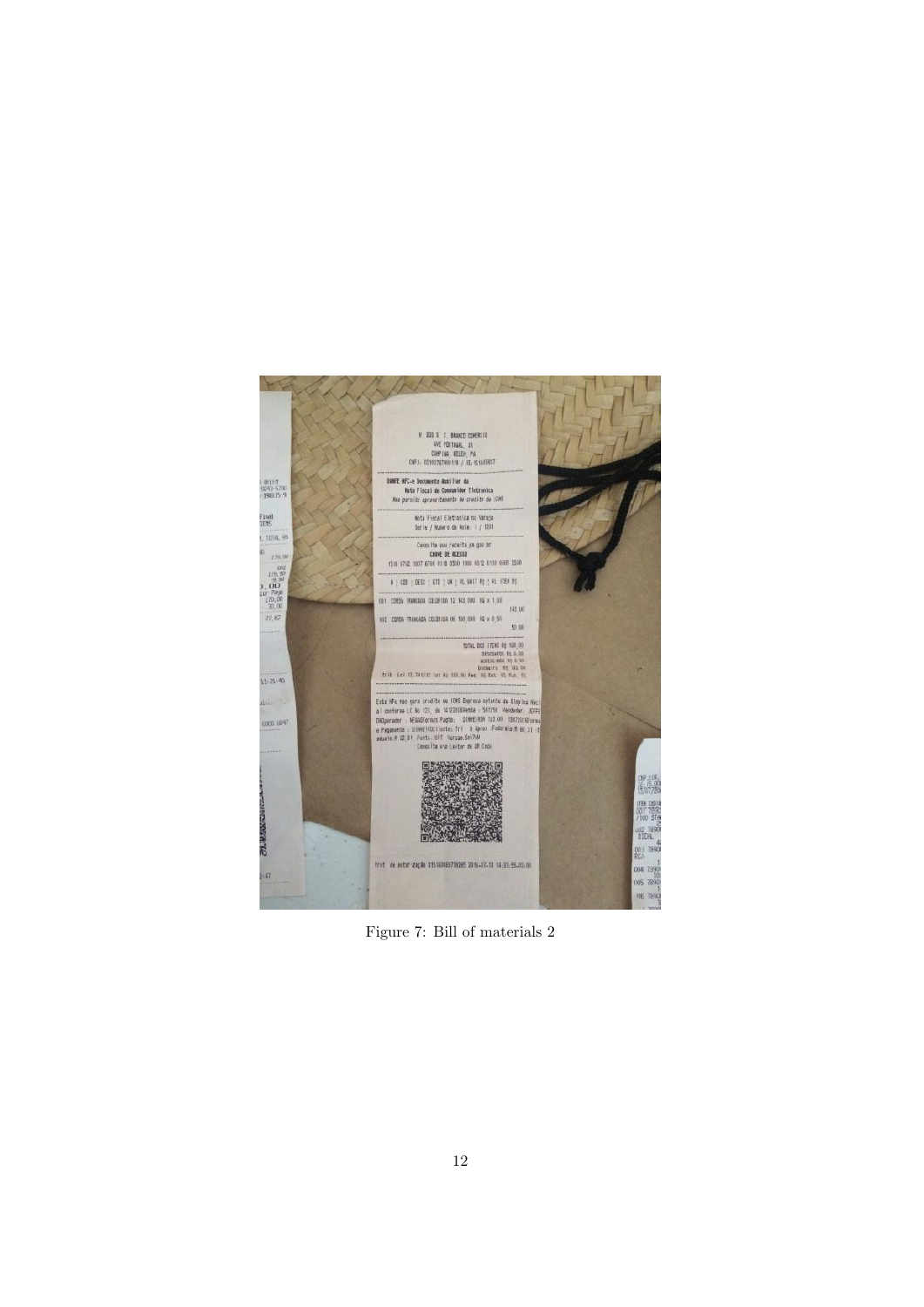

Figure 8: Bill of materials 3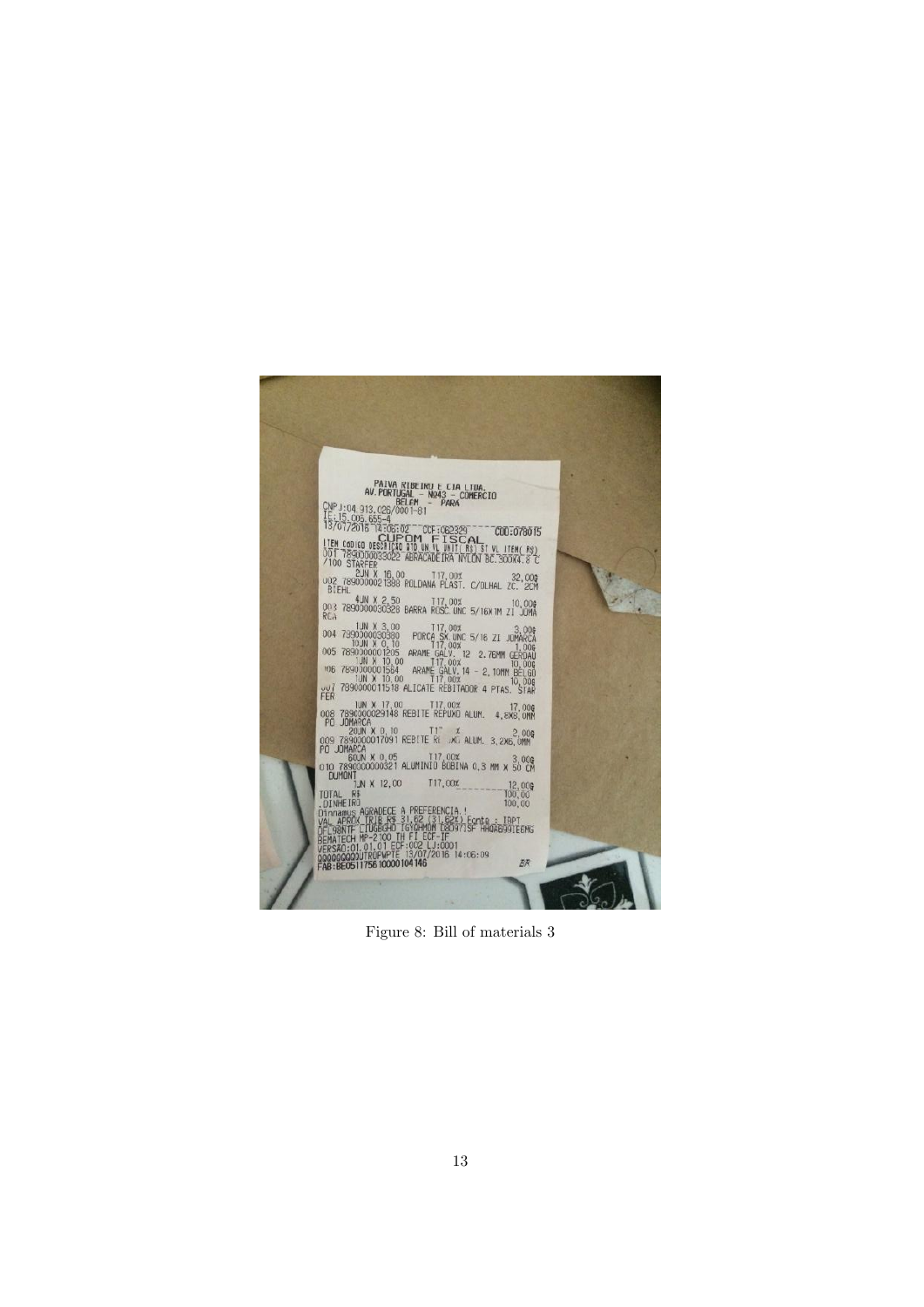| Recebi(emos) do Sr. (a)_    | O DOS TAXISTAS D<br>AV. PORTUGAL Nº 10 CEP, 66-013-100 CAM<br><b>RECIBO DE TAXI R\$</b> 30.00 |
|-----------------------------|-----------------------------------------------------------------------------------------------|
| <b>Referente a</b>          | RS 30.00, VEIN 74 DEAL                                                                        |
| Placa N' NSX 9360 Belem(PA) | 13.40<br>deZol6                                                                               |
|                             |                                                                                               |

Figure 9: Bill of materials 4



Figure 10: Bamboo used to make the prototypes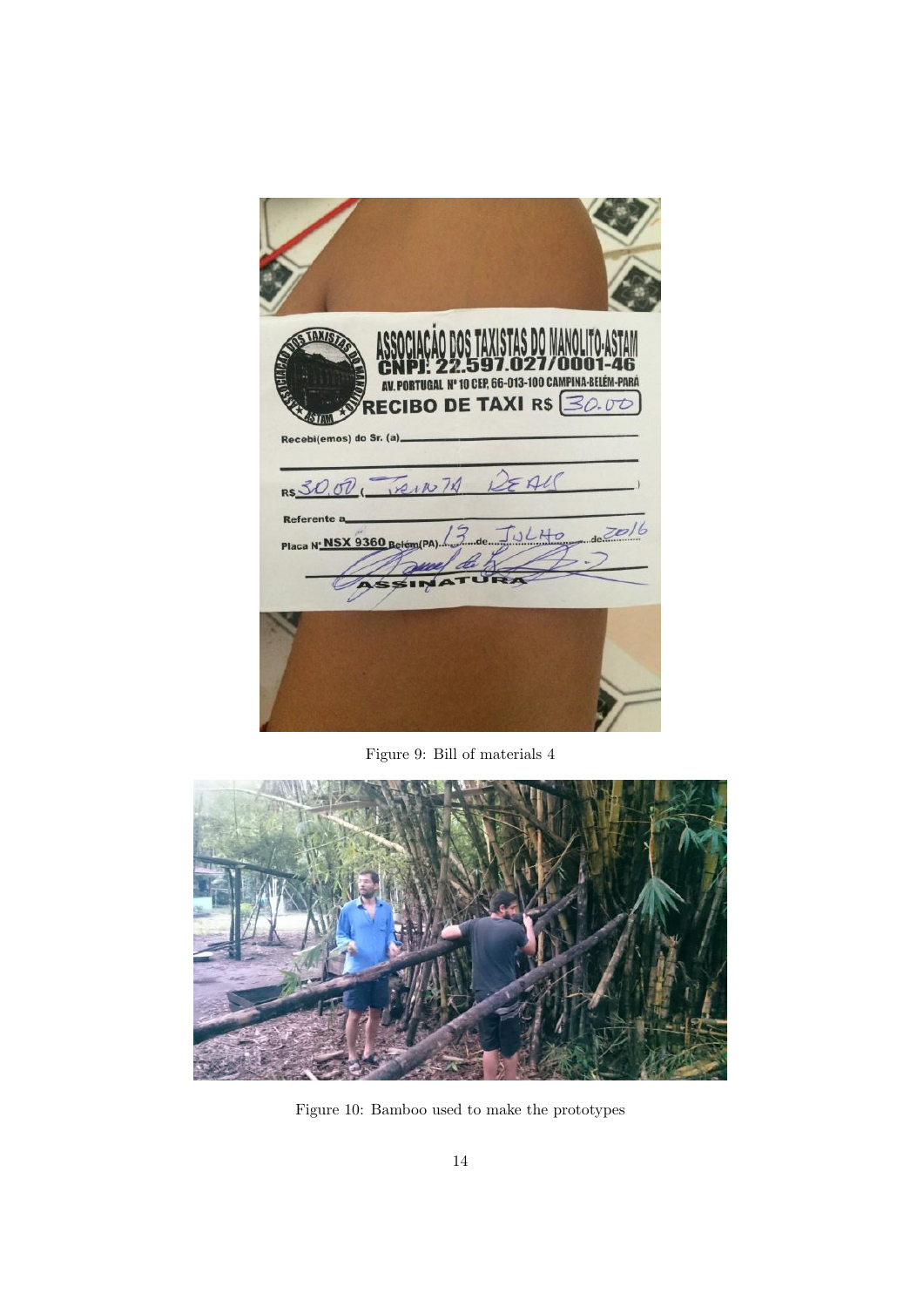

Figure 11: Amanda, Eliane and Pedro looking at the prototype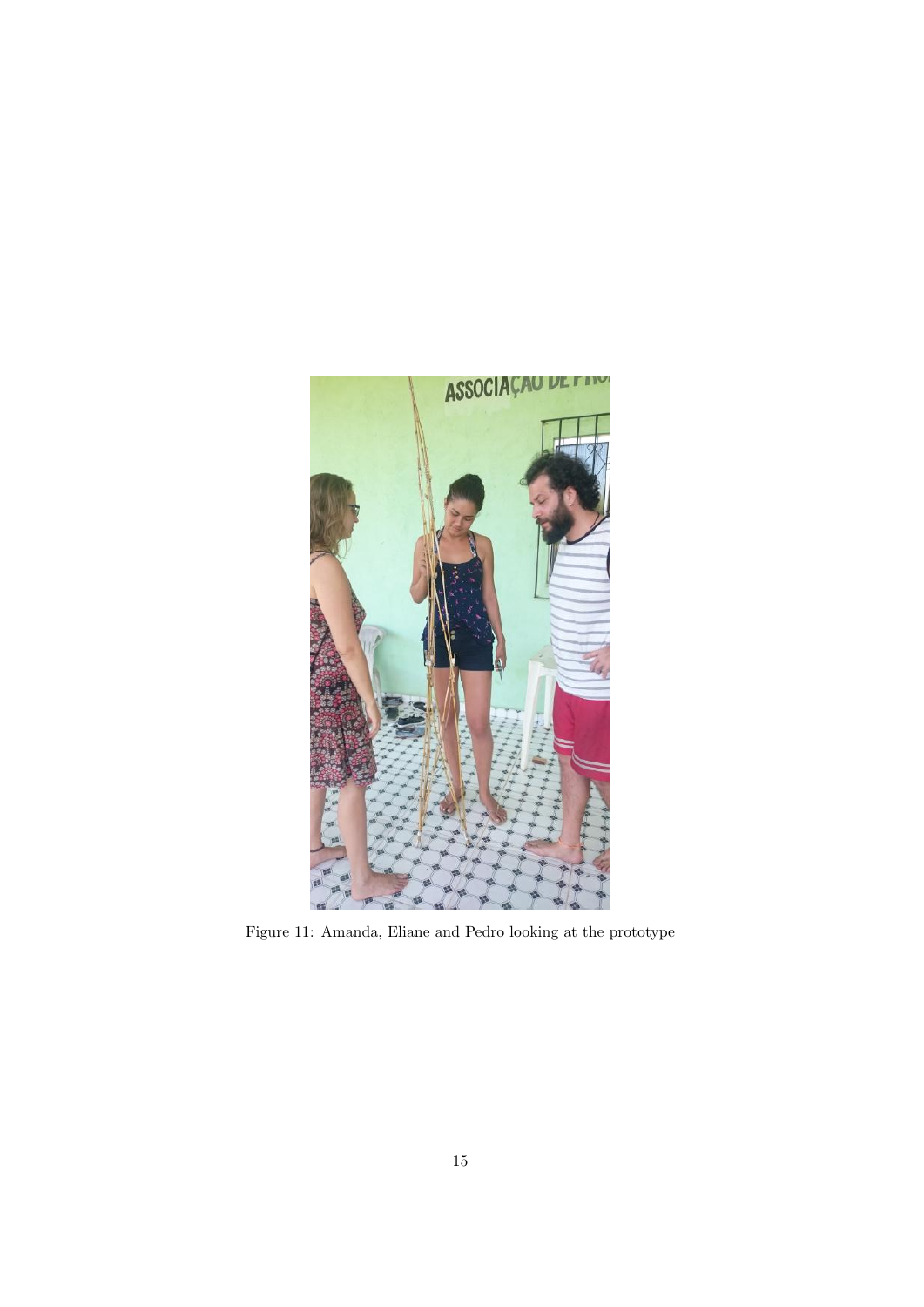

Figure 12: The final prototype